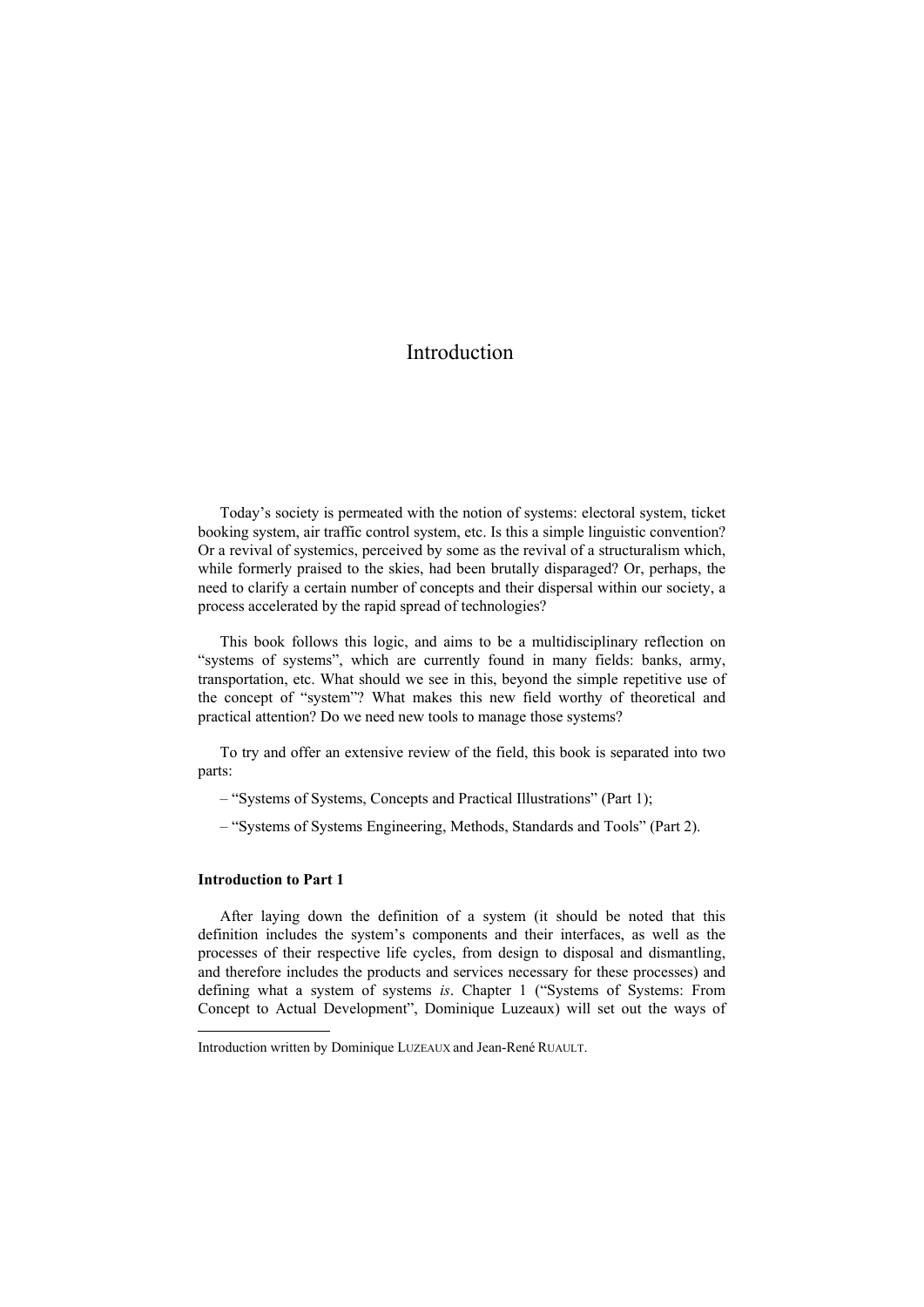## xx Systems of Systems

monitoring a system of systems design and, more generally, its life cycle, with particular emphasis on the need for an integrated approach on the level of the engineering process and the use of simulation during the entire life cycle. It will also address the need to adjust the usual balance between general contracting and project management and their contractual relationships, in a context where the purchase of systems must be done in an incremental manner, in time, and in constant coevolution. Examples will be taken from experiences in the field of armament concerning the management of complex defense systems and program management.

Chapter 2 ("Emergence and Complexity of Systems of Systems", Patrice Micouin) will shed further light on that issue, first establishing a dichotomy between natural systems and artificial or technological systems, then including systems of systems within the family of technological systems. However, systems of systems distinguish themselves from individual technological systems by their specific formation mode, essentially linked to an initiative of voluntary association for the achievement of multiplied capability. The notions of interface, interoperability and engineering thus take on, if not a new meaning, an increased importance in this effort to control the increasing complication, or even complexity, of artificial systems.

The following two chapters will look at two complementary aspects which are essential for systems of systems. Chapter 3 ("Contractual Aspects of the Acquisition and Use of Systems of Systems", Danièle Véret) deals with the legal aspects of the contracting stage, paying special attention to the transfer of ownership and intellectual property rights. It helps place the initial issue back within a context larger than the simple technical context, the one addressing economical aspects, and therefore requiring a legal framework. Chapter 4 ("The Human Factor within the Context of Systems of Systems", Jean-René Ruault) will look at the decision making process in a system of systems from a more sociological standpoint, taking the organizational and cultural aspects into account.

The four following chapters will offer concrete illustrations of systems of systems. Chapter 5 ("The Space Communication and Observation System of Systems", Frédéric Pradeilles and Dominique Luzeaux) addresses the spatial field; Chapter 6 ("Intelligent Transport Systems", Michel Chavret) addresses the transportation field; Chapter 7 ("Systems of Systems in the Healthcare Field", Jean-René Ruault) addresses the healthcare field; and Chapter 8 ("Critical Infrastructure Protection", Jean-Luc Zolesio) addresses the field of crisis management with large human involvement (firefighters, ER, NGO, police, etc.) including the case of international mobilization (tsunami).

Chapter 9 ("Globalization and Systemic Impacts", Dominique Luzeaux, Jean-René Ruault and Lui Kam) follows this reflection and addresses two topics: on the